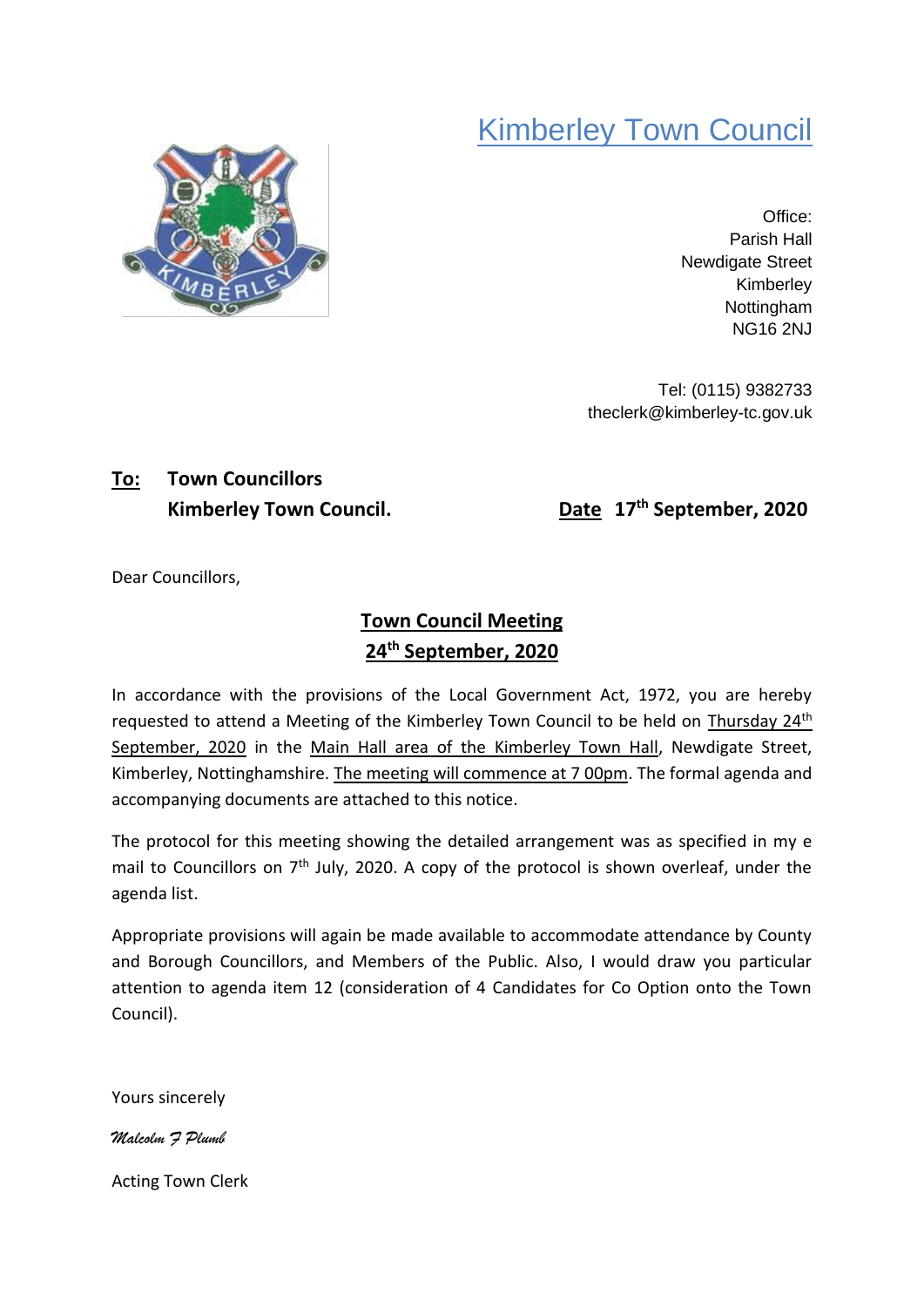## Kimberley Town Council

Town Council meeting

24th September, 2020

#### **AGENDA**

- 1. Apologies for absence
- 2. Declarations of interests
- 3. Minutes of the 27<sup>th</sup> August 2020 Town Council meeting. To consider adopting as a true and accurate record.
- 4. Acting Town Clerks report upon action taken
- 5. Motion for asking the Borough Council to allow free parking in Kimberley. (Cllr Tansley)
- 6. Town Council Web Site. Replacement and development. (Cllr Bain/Town Clerk)
- 7. Review of Town Halls current usage and forthcoming events (Cllr Tansley)
- 8. County Councillors Report
- 9. Borough Councillors reports (One attached from Cllr Robinson)
- 10. Schedule of Payments (attached)
- 11. Public questions. Subject to time constraints.
- 12. Exclusion of the Public/press. Section 100a Local Government Act 1972 (Exempt items) Standard resolution.
- 13. Co-option of new Councillors. To meet 4 Candidates and to consider adoption onto the Town Council as Councillors. (NB Chairman's discretion should more arise)
- 14. Consideration of Quotations for works required (to be circulated)
- 15. Update report. Legal matter.

#### **Meeting protocol**

- At the "stage" end of the main Hall, a "square formation" of tables will be arranged at least 3m. space, between each Councillor.
- At the "entrance" end of the main Hall, 10+ chairs will be provided, again giving a minimum distance of 3m. between each.
- "Entry" will be by the Hall's main door. The Halls emergency door will be the "exit" door"
- The air conditioning system will not be in use.
- Hand wash gel, tissues and a waste bin will be provided in the reception area. Face masks will be available to anyone who needs them and has not brought their own
- Councillors will make their own judgement upon whether they attend the meeting, or not. (Apologies for absence will be appreciated).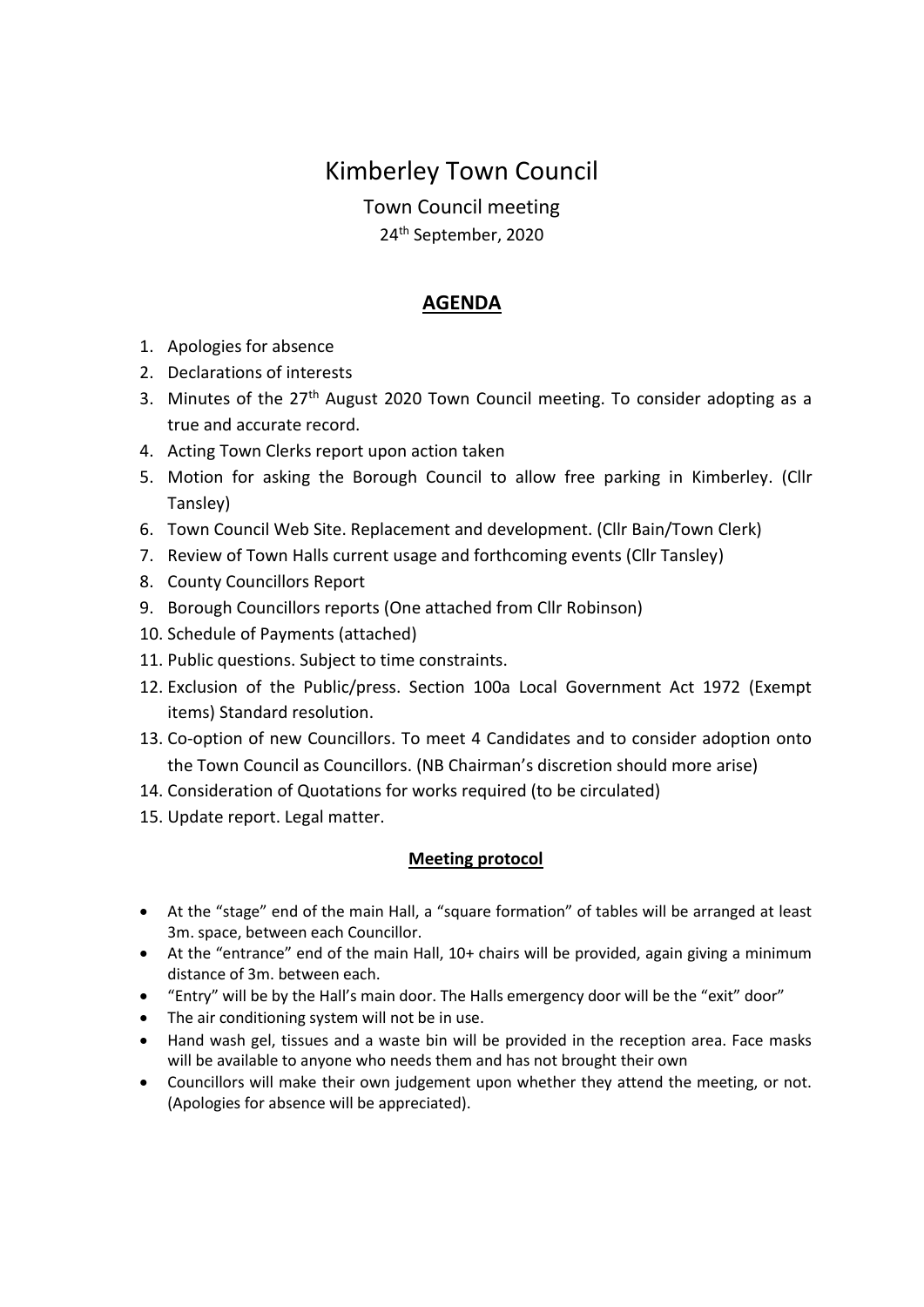## **Minutes of the meeting of the Kimberley Town Council held on the 27th August, 2020 in the Town Hall, Newdigate Street, Kimberley, Nottinghamshire. The meeting commenced at 7.00pm**

Present Cllr S Bain Cllr J Dymond Cllr S McEntee Cllr J Pearce Cllr T Rood Chairman Cllr E Tansley

Borough Cllr S Eason Borough Cllr M Crow Borough Cllr R Robinson

Members of the Public: one

Acting Town Clerk Malcolm Plumb

#### 451 Apologies for absence

Cllr R Plumb Cllr P Owen. Nottinghamshire County Cllr.

#### 452 Declarations of interest

No declarations of interest were made by attending Councillors in respect of items of business listed on the agenda for this meeting.

#### 453 Minutes

The minutes of the extra ordinary meeting of the Town Council held on the  $23^{rd}$  July, 2020 having been circulated to all Councillors, were taken as read, adopted by the meeting as a true and accurate record, and were signed by the Chairman.

#### 454 Former BT red telephone Kiosk, Cliff Blvd, Kimberley

The Acting Town Clerk reported that during the work of investigating the feasibility of renovating and re siting this Kiosk to Toll Bar Square, (with a defibrillator and heritage items), expressions of opposition and concern had been received against carrying out this proposal. Accordingly the Acting Town Clerk, after consultation with the Council Chairman, had issued a Public Notice, in the actual Kiosk describing the proposals under consideration,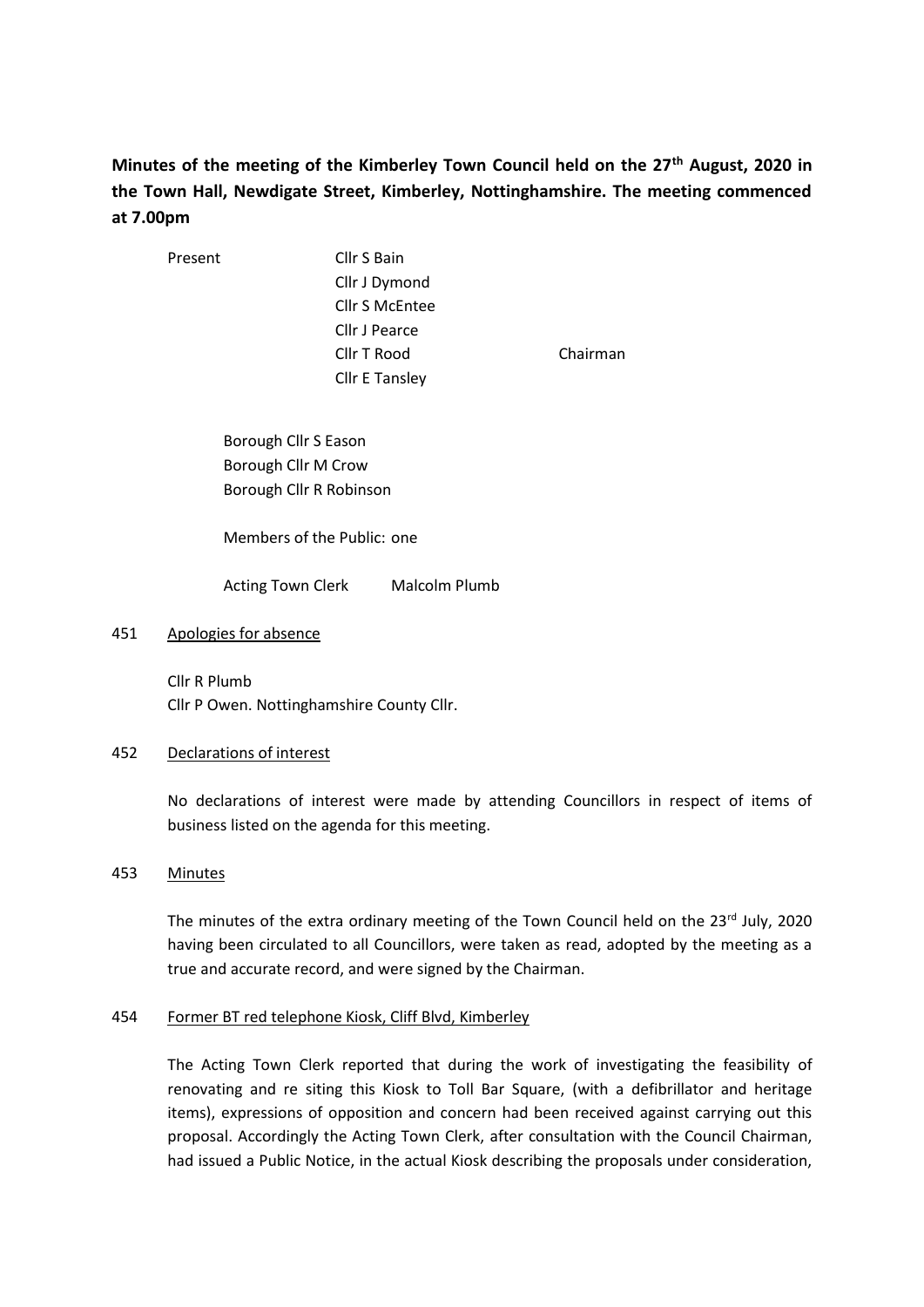and inviting Local Residents to send their views, by e mail to the Council Office. About 12 e mails had been received all opposing the re-siting of this kiosk.

After a full discussion, the Meeting **RESOLVED** to accept the concerns of the Residents, and to meet the cost of renovation, and repair of the kiosk, in its current location from Town Council budgets. The Acting Town Clerk confirmed he had e mailed the Broxtowe Borough Council a request for a grant towards the cost of installing and maintaining a defibrillator in the renovated Kiosk on Cliff Blvd. The meeting also **AGREED** to investigate other options for transferring another disused BT Kiosk (reconditioned) to Toll Bar Square, (with heritage items) and if considered appropriate, transferring an existing defibrillator from another location. For the avoidance of doubt, it is emphasised this is a proposal under consideration, NOT a final decision.

#### 455 Current Hiring's of the Town Hall

The Acting Town Clerk reported that following the agreed protocol for Hall Hiring's, requests for hiring's had been agreed for the following

| Slimming World             | Weekly                              |
|----------------------------|-------------------------------------|
| Dancing class (singles)    | Weekly                              |
| Art and craft for children | Once (for risk evaluation purposes) |
| <b>Family Parties</b>      | Twice (single events)               |

All events are being held in full compliance current with HM Gov. Rules and the Town Councils own protocol. The two "weekly" Organisations have carried out their own risk assessment in accordance with their Associations recommended protocol. They are being asked to sign a confirmation of this. (See also minute 461). The report was **NOTED**

#### 456 Resignations of Two Town Councillors

The Acting Town Clerk reported that resignations had been received from the following Town Councillors.

Cllr B Samuels MBE Cllr D Warren

#### **The meeting recorded its appreciation of the services of these two Councillors during their past work with the Town Council**

The Acting Town Clerk then reported as follows

• Formal Public Notices had been issued upon these two new vacancies, inviting members of the Public to call for Bye Elections, should they so wish, within a certain period from the date of the public Notice. No such call having been received, and following advice from the Borough Council, the Town Council may now try to fill both vacancies (together with the previous 4 additional vacancies) by the process of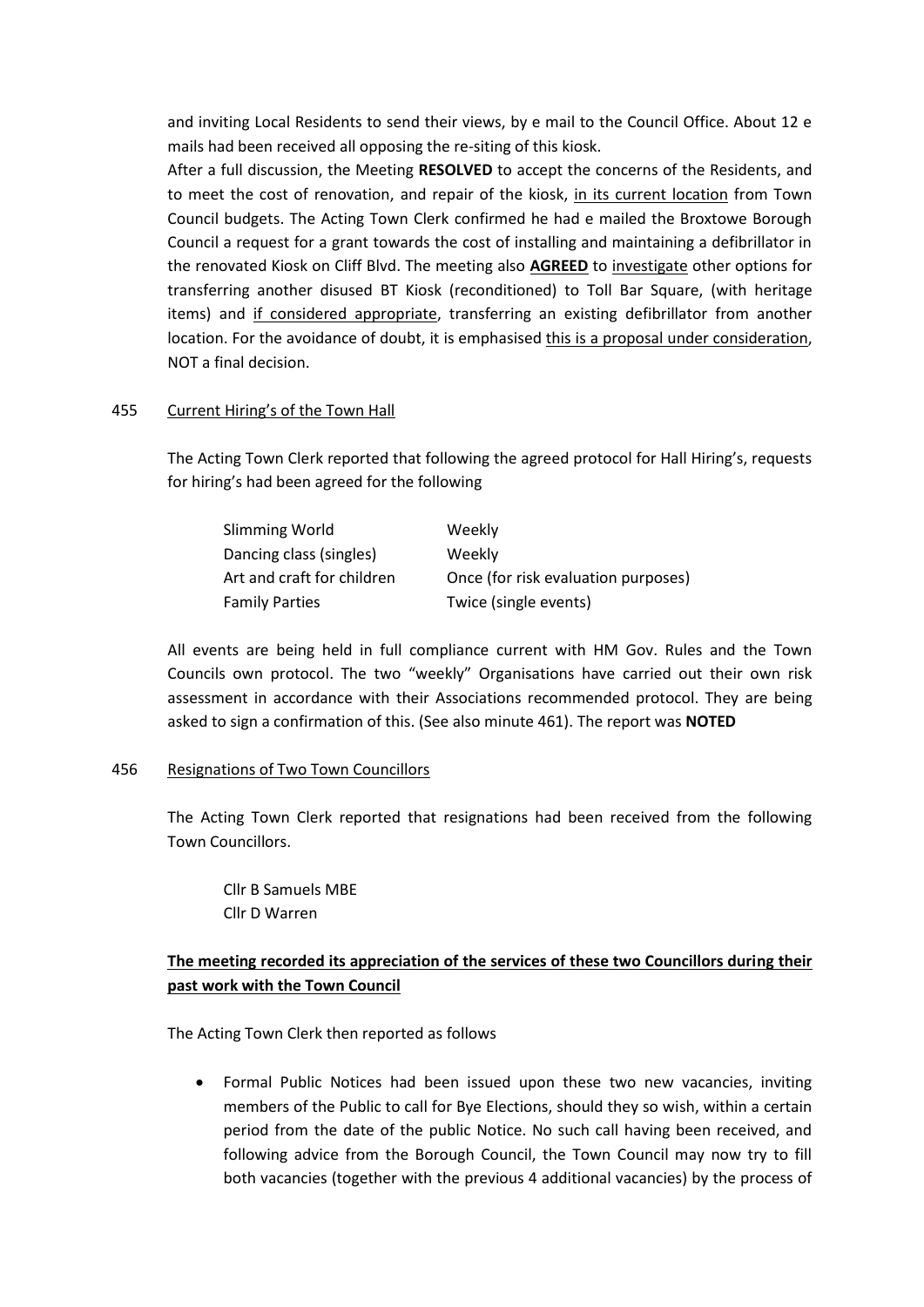Co-option. The meeting **AGREED** for the Acting Town Clerk to proceed to invite nominations from the Community for co options into these vacancies

The Acting Town Clerk reminded the Meeting that the Town Councils own Standing Orders specify that the Town Council's quorum is to comprise one third of the total Councillors in office. As a consequence, this now means that, at present, only 3 Councillors can be regarded as a quorum and would thus be able to determine policy decisions and authorise all expenditure. He therefore asked the meeting to consider an amendment to Standing orders specifying that, for the time being, the quorum will be one third of the **total** number of Town Councillors (filled AND vacant) being FIVE Councillors, in order to improve the democratic level, within the Council. After discussion, the meeting **AGREED** to accept the Acting Town Clerks suggestion. With immediate effect, the quorum for full Town Council meetings will be five Councillors **in attendance and voting**.

#### 457 County Councillors Report

County Cllr Philip Owens report, having been circulated to all Councillors was taken as read, received and noted, with thanks, by the Meeting.

#### 458 Borough Councillors reports

Borough Cllr Shane Eason gave a detailed report upon matters of concern, which included the following

- Stag recreation ground. fencing, access, renovation of pavilion
- Football Ground. Grants from KTC. Application for a drinks licence
- Past electrical work.
- Town Council Web site
- Video conferencing

After discussion, the meeting NOTED Cllr Easons comments

Borough Cllr Mel Crow gave a full report including the matter concerning the former BT Telephone Kiosk. (Record note. Unable to hear other points made because of the acoustics element in the hall).

#### 459 Recreation Ground Pavilion

The Chairman, Cllr T Rood reported upon **idea's and proposals** for building repairs, lighting and improved security at this location, contributing suggestions upon needed improvements/renovations. The Acting Town Clerk reminded the meeting that within the 2019 Building Condition Survey which the Town Council received last year, serious matters were recorded relating to the buildings overall state, the Referees room and storage rooms. All of which has Health/Safety implications. The report raised the question on the option of a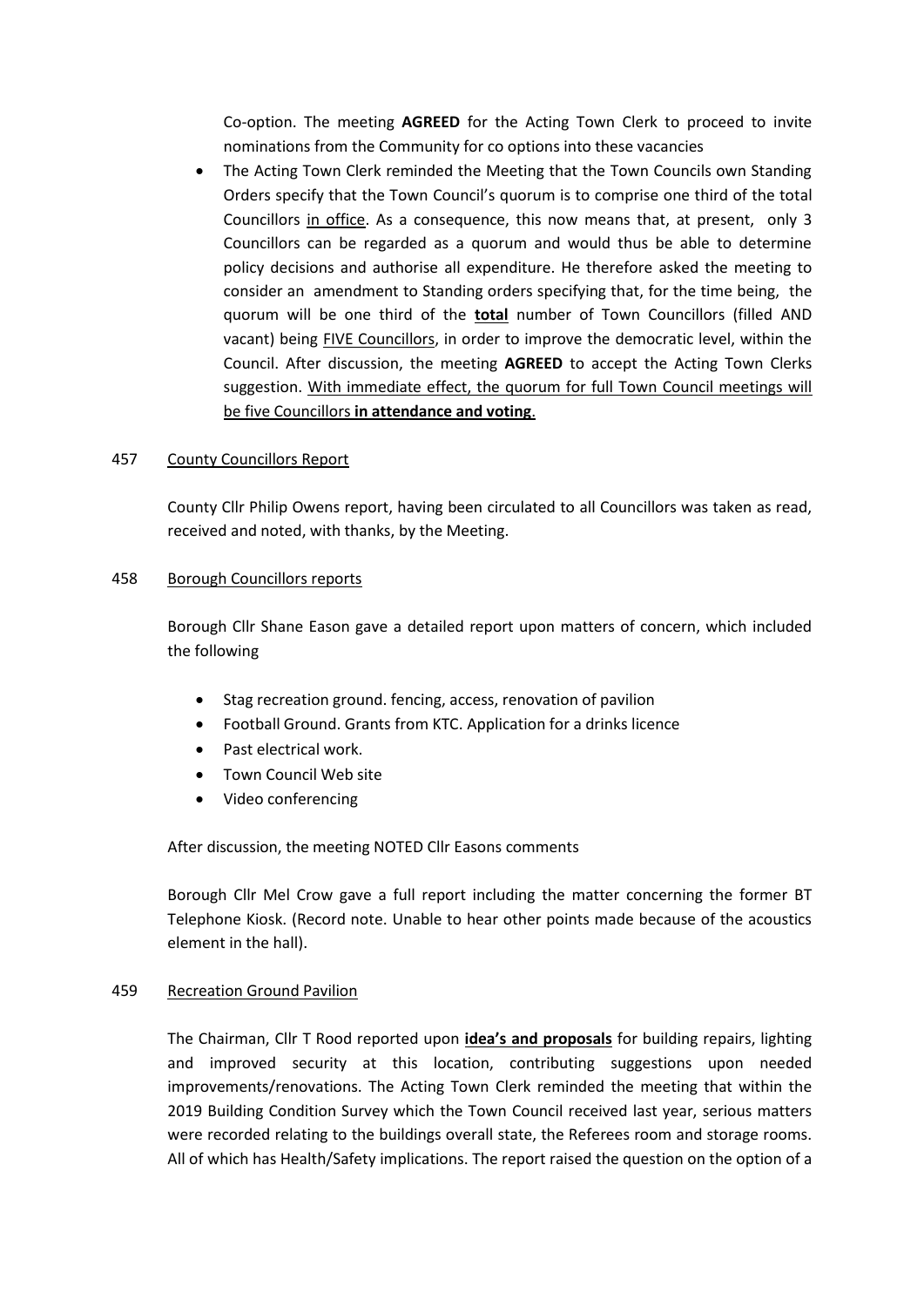full replacement, which may have to be considered after a detailed examination by Councillors.

After a full discussion, it was **agreed** to establish a separate Working Party comprising Town Councillors, Council Officers, plus (perhaps) others with knowledge/experience in similar matters. Working Party to comprise of Council Chairman, Cllr S Bain, plus two other Councillors, and the Acting Town Clerk.

#### 460 Financial Matters

Cllr J Diamond gave a full report upon the recent Finance Committee meeting, which included income/expenditure review, training for financial accounting, a new specialised Local Council Accounting software system, and quotations for a new office computer system with up to date software.

A list of accounts was presented for approval. (At this point, the Council Chairman, Cllr T Rood, vacated the meeting whilst this matter was considered, as he had an interest in one item of expenditure. (With the meeting's support, Cllr Sue McEntee acted as the meetings Chair for this item of business). After discussion, **the meeting received and approved** the list of accounts for payment.

#### 461 Use of the Parish Hall for Town Council meetings and community events

The Acting Town Clerk reported that after applying both the UK Governments rules relating to Community meetings in Public premises, and the Town Councils protocol, Community use of the Halls was now re-commencing. Slimming World had now resumed their regular booking, after carrying out their own Associations recommended risk assessment. Two family parties have taken place and a trial session of Children's Arts and Crafts class has also taken place, again after the organisers had conducted their own risk assessment exercise. The Dancing Class Organisers were carrying out their own risk assessment exercise in line with their own Associations advice, and may commence classes shortly.

Town Council meetings would (at present) continue in the main hall applying all the standards required by HM Government. Depending on the number of Councillors involved, Town Council Committee meetings **may** be held in the Committee room ensuring distancing rules and other conditions can be observed

After discussion, the meeting **NOTED** this report.

#### 462 Buildings Structural Survey Report

The Acting Town Clerk reminded the meeting that the Buildings Structural Report, mentioned above additionally highlighted a number of alternative proposals for the eventual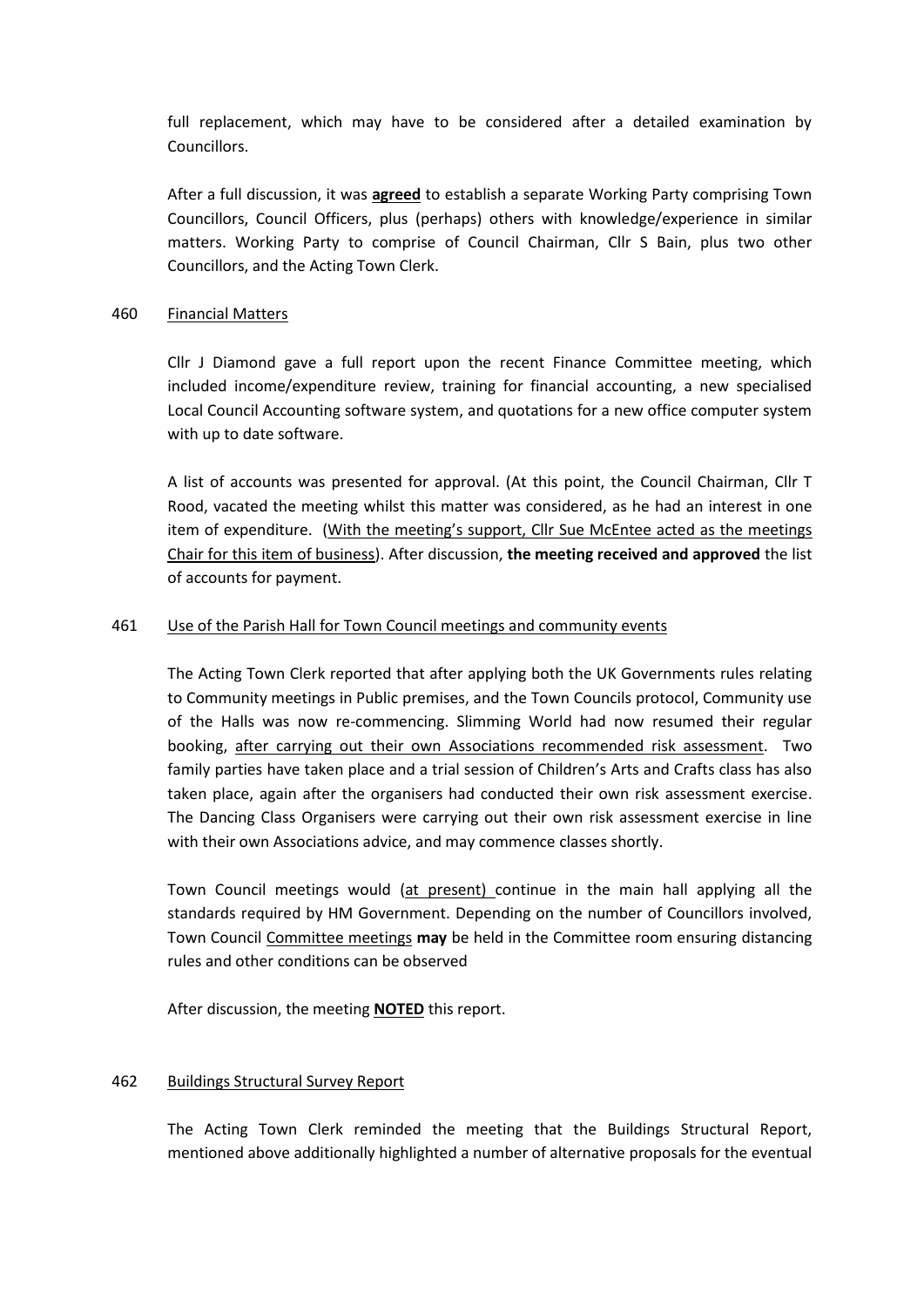future of the Town Hall, offices and car park (reconditioning or replacement). Consideration needs to be given to these questions at the present time.

After discussion, it was **AGREED** that the working Party referred to in minute No 459 above be additionally asked to consider what next steps are desirable in considering the best option for the future Town Hall/offices/building/car park. Acting Town Clerk to arrange.

#### 463 Date of the next Meeting

**Thursday, 24th September 2020** (subject to any new HM guidelines which may be issued by HM Government)

#### 464 Exclusion of the Public/press

It was **RESOLVED** that in view of the confidential nature of the remaining items of business, (contractual, legal, and personnel) as defined by section 110a of the Local Government Act 1972, the public and press be excluded from the meeting at this point. They therefore left the meeting at this time.

NOTE. A record of the remaining items of business is attached to these minutes in a confidential page, **for the information of Town Councillors and Council officers only.**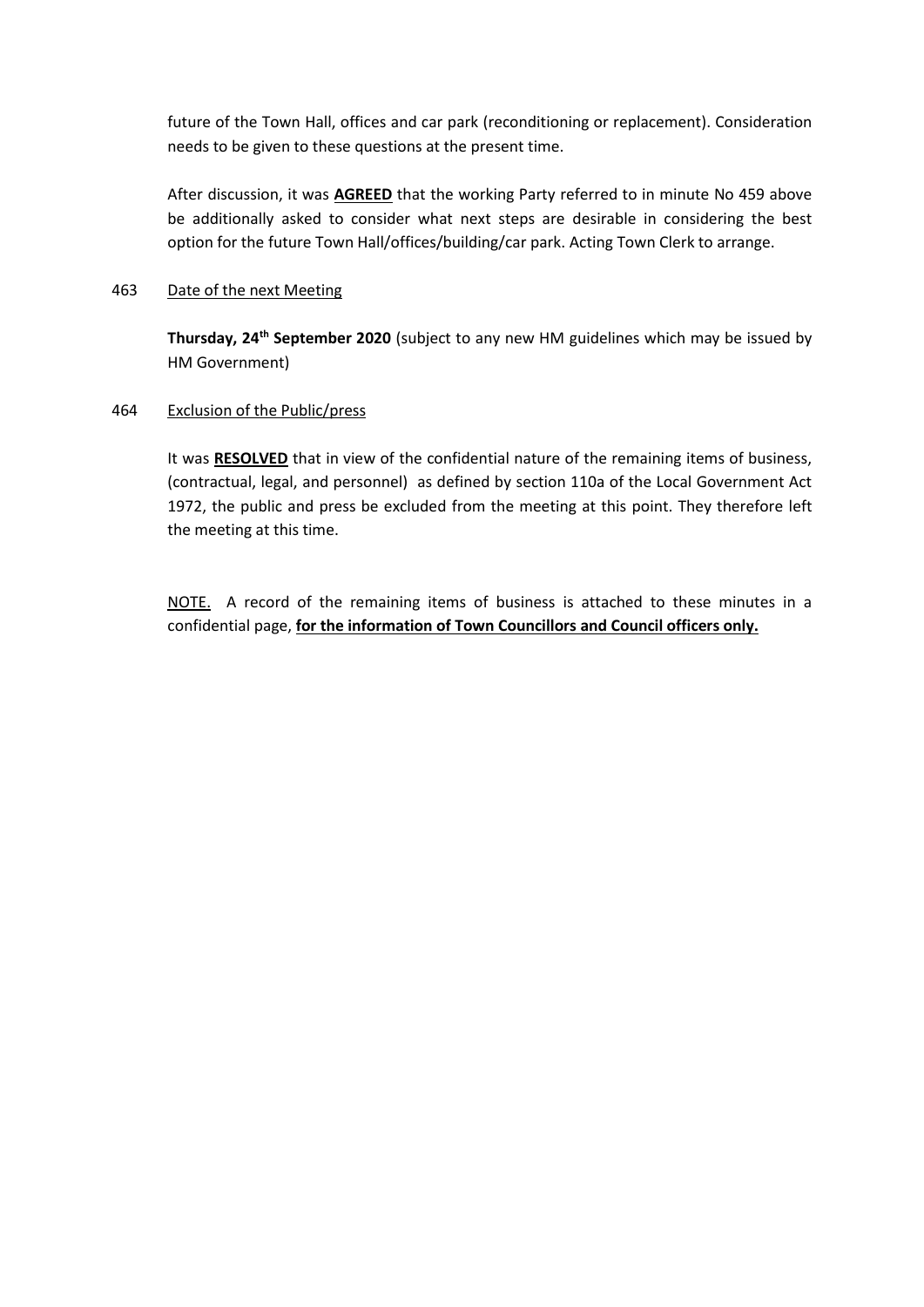## **Kimberley Town Council**

## **Confidential attachment to the Town Council minutes**

### **27th August 2020**

## **(For Town Councillors and Council Officers only) (NOT for publication)**

#### 465 Update report. Former Electricians Contract

The Acting Town Clerk reported that, in accordance with the decision of the Town Council's extra ordinary meeting held on the 23<sup>rd</sup> July, 2020, he had sent a full formal invoice for the outstanding amount, with an accompanying letter stating that failure to pay this outstanding amount, within two weeks of the date of the letter would result in the case being handed over to an appropriate Lawyer. The Acting Town Clerk had received a response dated 18th August, 2020 confirming "he is not in a position to return any monies". The Acting Town Clerk reminded the meeting that in order to obtain verification of the reasons for not refunding the full amount of £5,100, he had requested the **contact** details of the Contractor who had supplied the equipment in the first place. This request had been refused.

After discussion, **the meeting authorised** the Acting Town Clerk to appoint an appropriate Lawyer to represent the Town Council in further action to recover the outstanding amount.

#### 466 Employment Tribunal

The meeting noted that the Town Councils submission for the forthcoming tribunal, had now been updated and sent to the Town Councils Representatives, Peninsula Services in preparation for the forthcoming tribunal, estimated to take place in December 2020. Three of the four claims against the Town Council had been withdrawn (bullying, age discrimination and sex discrimination) leaving the final claim (unfair dismissal) for consideration by the tribunal. The Acting Town Clerk had submitted documentary evidence in support of the Town Council's final dismissal decision.

After discussion, the meeting **NOTED** this report

There being no further business, the Chairman closed the meeting at 8.30pm